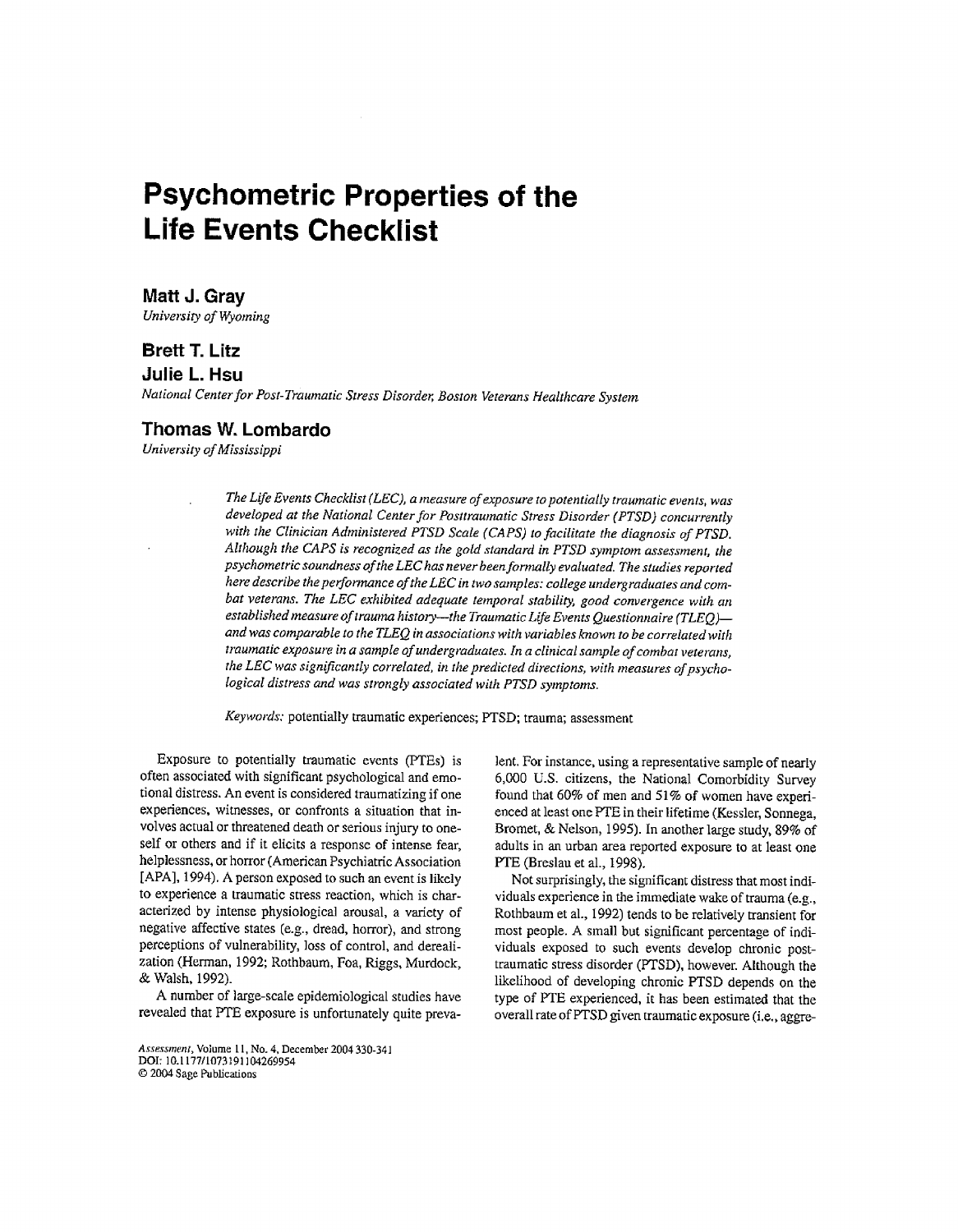gating across different types of PTEs) is approximately 9% (Breslau et al., 1998). Moreover, although PTSD is the modal form of psychopathology that may ensue fol lowing traumatic exposure, other disorders, such as major depressive disorder and substance dependence disorders, may also occur instead of or in addition to PTSD. The ubiquity of PTE exposure coupled with the small but sig nificant proportion of exposed individuals who develop chronic distress accounts for the substantial number of individuals who are markedly affected by exposure to PTEs.

Regardless of trauma-related psychopathology, trauma exposure itself is associated with increased health care use and substantial costs, and those individuals who do develop chronic PTSD also tend to overuse the health care system (Solomon & Davidson, 1997). Identification of traumatized individuals presenting in primary care set tings would result in more cost-efficient and expedient delivery of appropriate services, underscoring the utility of routinely administering valid but brief screening mea sures for PTE exposure. Paper-and-pencil measures of PTE exposure provide an efficient means of screening for significant traumatic events across the lifespan and may be more comfortable for the respondent as well as individu als (e.g., primary care physicians) who might otherwise gather this information in an interview format (Green, Epstein, Krupnick, & Rowland, 1997; Litz, Miller, Ruef, & McTeague, 2000). Thus, paper-and-pencil PTE screen ing measures may result in greater disclosure of traumatic life events.

Although many psychometrically sound paper-and pencil measures and structured interviews of PTSD symp tomatology have been developed, the assessment of expo sure to potentially traumatic events and trauma history has been a comparatively neglected area of study. Certainly, a number of PTE measures have been developed, but empir ical evaluation of their psychometric properties is the ex ception rather than the rule. For instance, the Life Events Checklist (LEC) was developed at the National Center for PTSD concurrently with the Clinician Administered PTSD Scale (CAPS) to assess exposure to PTEs. The LEC is used to evaluate the respondent's experience of a wide array of traumatic experiences, and the CAPS is then used to determine the index event (worst or most salient), clar ify the specific nature of the event endorsed, determine whether an event meets the Criterion-A definition of trauma described in the *DSM-IV (APA,* 1994), and evalu ate the presence and severity of posttraumatic symptoms resulting from the index experience. Although the CAPS has been extensively evaluated and has been found to have excellent psychometric properties (see Weathers, Keane, & Davidson, 2001), the psychometric properties of the LEC have never been formally assessed.

Only two other broad PTE measures have undergone extensive psychometric evaluation, including reliability analysis of individual items - the Traumatic Life Events Questionnaire (TLEQ; Kubany et al., 2000) and the Stressful Life Events Screening Questionnaire (SLESQ; Goodman, Corcoran, Turner, Yuan, & Green, 1998). Both measures have admirable psychometric properties and features that recommend their use. Because the LEC en joys wide usage, an evaluation of its psychometric proper ties is indicated (e.g., Horesh, Sever, & Apter, 2003; Williamson et al., 2003).

A unique feature of the LEC is that it inquires about multiple types of exposure to each PTE. For each PTE, respondents rate their experience of that event on a 5-point<br>nominal scale  $(1 = happened to me, 2 = witnessed it, 3 =$ *learned about it, 4 = not sure, and 5 = does not apply).* In this manner, the LEC may elicit information about PTEs that may otherwise be overlooked. For instance, witness ing a violent assault or a motor vehicle accident resulting in serious injuries to others may be quite traumatic but might not be elicited by alternative PTE measures. More over, there may be particular research questions for which comparisons of individuals experiencing a traumatic event at differing levels of intensity (e.g., witnessing vs. learning about a certain PTE) may be of interest. If so, the LEC may be a particularly useful measure. The LEC allows respon dents to endorse multiple types of exposure to each poten tially traumatic event (e.g., direct experience of a motor vehicle accident and witnessing a motor vehicle accident). interested in only the most severe type of exposure (i.e., direct exposure), but there may be other instances when it may be interesting or important to obtain information about multiple types of exposure to the same event. The LEC allows researchers and clinicians to access both types of data.

The LEC is commonly used in clinical settings because it is routinely distributed with the CAPS as the PTE check list to administer prior to conducting the structured CAPS interview. The guiding assumption is that follow-up clini cal interviewing is often useful to clarify trauma history and to make judgments about Criterion-A fitness. In the  $DSM-IV$ , some facets of Criterion A1 are ambiguous (e.g., "threat to the physical integrity of self or others"), and some events endorsed by individuals are judged clinically to warrant an assessment of PTSD in the absence of Criterion A2 (peritraumatic fear, helplessness, or horror) by virtue of roles, context, and state-of-mind (Breslau & Kessler, 2001; Litz et al., 2000).

The LEC is embedded in the most recent version of the CAPS, and assessors are instructed to administer this checklist prior to the structured interview portion of the assessment. Underscoring its widespread clinical use, the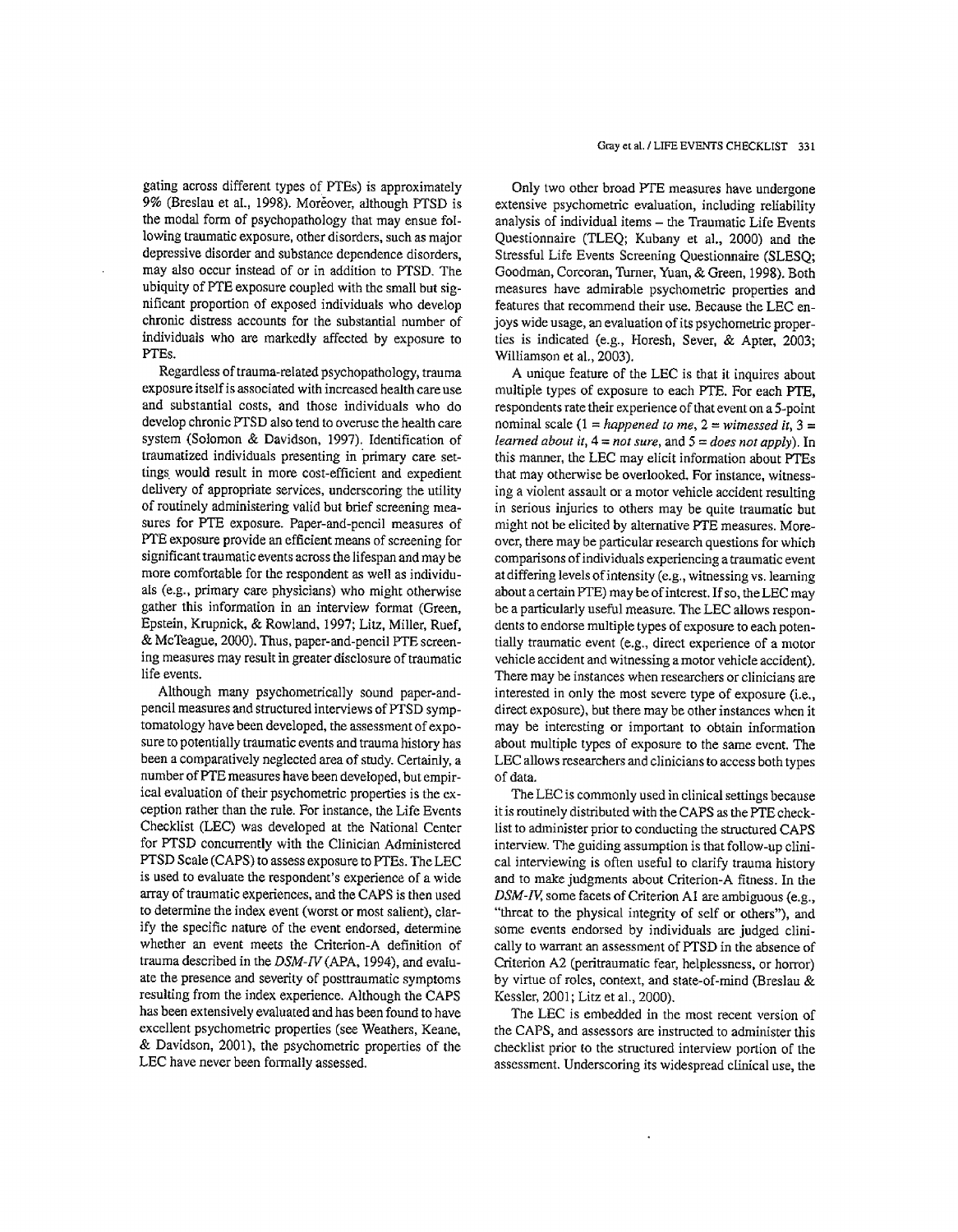LEC and CAPS were recently disseminated via CD-ROM training disks to Veterans Affairs (VA) Medical Centers nationwide. The independent study training module was developed by the Department of VA Employee Education System to train VA mental health clinicians who evaluate or treat veterans in VA hospitals or community-based vet centers in the reliable administration of the CAPS. The LEC is also being increasingly used for research purposes (e.g., Horesh et al., 2003), without psychometric justifica tion. Accordingly, evaluation of its psychometric proper ties is imperative.

The studies presented here were designed to evaluate the psychometric properties and performance of the Life Events Checklist. The first study used a non-treatment seeking sample of undergraduate students to evaluate the LEC's temporal stability and convergence with an estab lished measure of PTE exposure, the TLEQ. In a second study, we examined the association between the number of PTE endorsed on the LEC and theoretically meaningful symptom measures using a clinical database of measures completed by combat veterans seeking evaluations for PTSD. Endorsement of lifespan PTE should exhibit strong associations with PTSD symptom severity, because numerous studies have documented significant associa tions between the frequency of traumatic exposure and PTSD symptom severity (for a review see King, Vogt, & King, 2003). In addition, exposure to trauma across the lifespan is highly correlated with a variety of indices of psychopathology, and PTSD is highly comorbid with a variety of disorders (see Kessler et al., 1995; Kulka et al., 1991).

## **STUDY 1**

## **Method**

## **Participants**

As part of a larger investigation, the LEC was adminis tered to 108 undergraduate psychology students at a large southern state university. The mean age of participants was 20.1 years  $(SD = 3.4)$ . Of respondents, 68% were female. With respect to racial composition of the sample, 83% were Caucasian, 13% were African American, 1% were Asian, and 3% were of other races or did not report their race.

#### **Measures**

*LEC.* As mentioned previously, the LEC (see the appendix) was developed concurrently with the CAPS and was designed to be administered prior to administration of

the CAPS to screen for PTEs that respondents may have experienced. The items for the LEC were generated via inspection of existing PTE measures, review of the PTSD literature to facilitate the identification of events known to culminate in PTSD, and consultation with researchers and clinicians possessing considerable expertise in PTSD (e.g., research psychologists at the National Center for PTSD) (F. Weathers, personal communication, February 12, 2002). Items were revised for clarity and readability in consultation with other PTSD researchers. Unfortunately, because it was developed more than a decade ago by a sep arate team of researchers, no additional information is available regarding the item development and refinement. The LEC consists of 16 items inquiring about the experi ence of 16 different PTEs known to result in PTSD or other posttraumatic difficulties. It also includes an item inquir ing about any other inordinately stressful experiences not captured by the other 16 items. Because the LEC is de signed as a PTE screen, it is not intended to establish definitively that an individual has experienced an event of suf ficient severity to meet *DSM-IV* diagnostic criteria for traumatic exposure. Precisely because the LEC is intended to be used only as a screening measure, the CAPS includes more detailed queries about an individual's most traumatic event in order to gather more information about the sever ity of the stressor and the respondent's subjective experience of the event.

*TLEQ.* As mentioned previously, the TLEQ was se lected for inclusion in this study because, of the PTE measures in existence, it has been subject to the greatest empirical scrutiny and has been found to possess solid psychometric properties (Kubany et al., 2000). In a<br>1-week test-retest analysis of the TLEO in an undergraduate sample, Kubany and colleagues (2000) found that kappa coefficients were .40 or higher for 14 of the 16 TLEQ items and .60 or higher for 8 of the 16 items. In gar nering evidence for the TLEQ's convergent validity, Kubany et al. also compared TLEQ responses with a trau matic life events interview and found the convergence in responses to be generally quite good (mean kappa = .70). Because previous research has shown trauma exposure to be positively correlated with PTSD symptom severity, Kubany and colleagues also verified that a clinical sample of individuals reporting symptoms above threshold for PTSD endorsed more PTE exposure on the TLEQ than did individuals not meeting criteria for PTSD.

*PTSD Checklist (PCL).* The PCL (Weathers, Litz, Huska, & Keane, 1991) provides point-to-point corre spondence between individual items and the *DSM-IV*  diagnostic symptom criteria for PTSD. The PCL has been shown to have very good internal consistency (alpha = .94) and temporal stability (retest  $r = .88$ , 1-week interval), and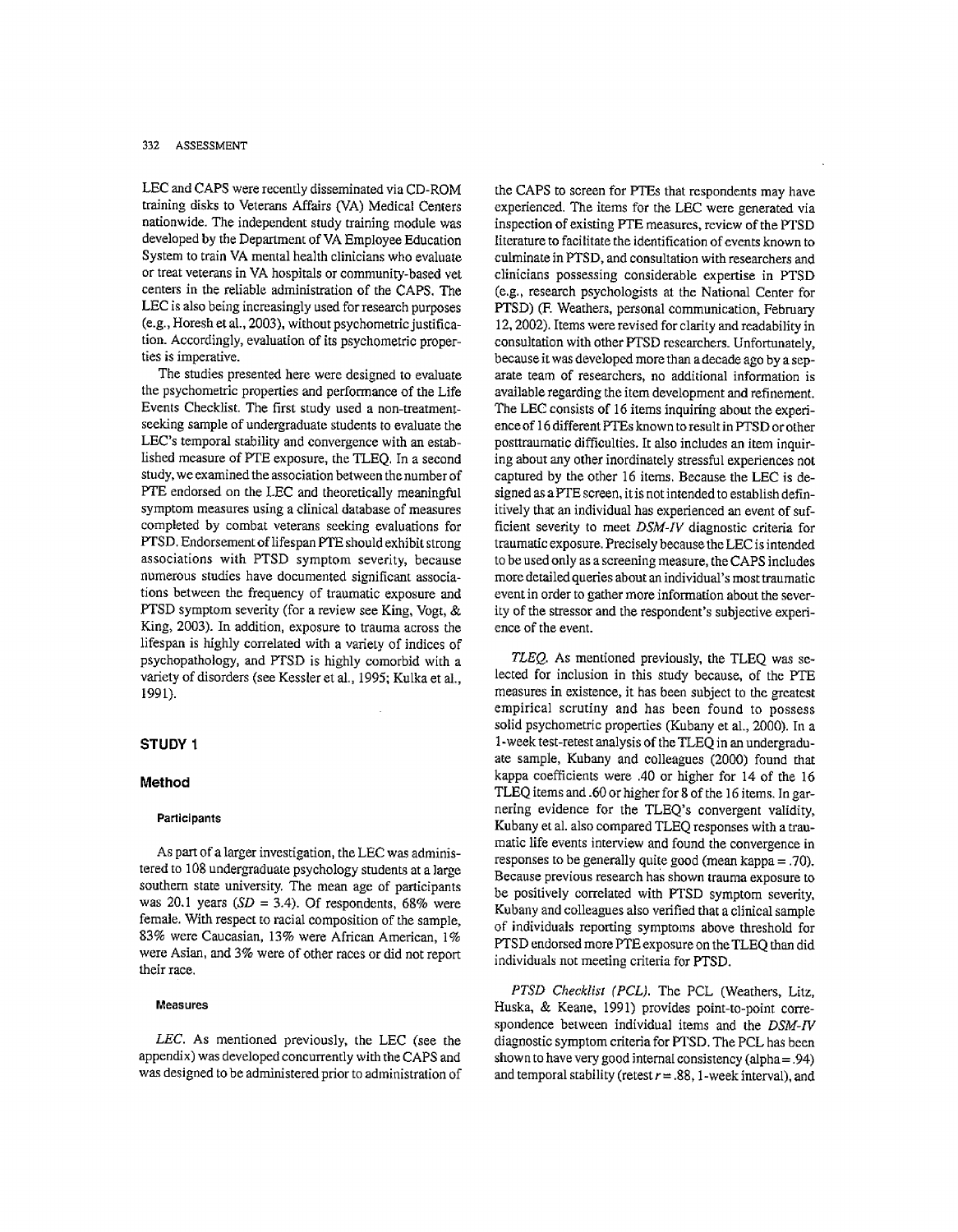it correlates strongly (i.e.,  $r > .75$ ) with other measures of PTSD symptomatology (Ruggiero, Del Ben, Scotti, & Rabalais, 2003). The diagnostic efficiency in two clini cal samples (motor vehicle accident victims and sexual assault victims), using the CAPS as the criterion, has also been found to be quite good (i.e., .90; Blanchard, Jones Alexander, Buckley, & Forneris, 1996).

*Modified PTSD Symptom Scale (MPSS).* This self report inventory instructs participants to rate the frequency as well as the severity of each of 17 symptoms of PTSD listed in the *DSM-IV* (APA, 1994). This instrument has demonstrated good internal consistency (alpha = .91), test retest reliability  $(r = .74, 1$ -month interval), and correlates highly with concurrent structured clinical interview measures of PTSD symptomatology (Coffey, Dansky, Falsetti, Saladin, & Brady, 1998; Falsetti, Resnick, Resick, & Kilpatrick, 1993).

#### **Procedure**

In addition to a number of measures administered for the purposes of an unrelated study, the LEC was given to 108 college undergraduates. It was readministered an average of 7 days later (range  $= 5-14$  days) to 104 of these individuals to evaluate its temporal stability. At the retest session, participants were also given the TLEQ (Kubany et al., 2000) to investigate the LEC's convergence with an established PTE measure. Respondents also completed the PTSD Checklist (Weathers, Litz, et al., 1991) and the Modified PTSD Symptom Scale (Falsetti et al., 1993) to evaluate the LEC's associations with clinically related measures.

To evaluate the convergence of the LEC with an estab lished measure of PTE exposure, like items were com pared for each participant. Although each PTE measure references items that the other does not, they do have nine events in common. Some comparisons required collapsing items into singular categories. For instance, the TLEQ has four separate sexual assault items differing in terms of age of exposure, whereas the LEC has two sexual assault items. Endorsing any of the four sexual assault items on the TLEQ or either of the two sexual assault items was coded as endorsement of sexual assault exposure. To facil itate comparisons between the two measures, it was first necessary to convert the scales to the same metric. Specifi cally, the TLEQ has multiple response options for each item corresponding to the number of times an individual may have experienced the event. The LEC has multiple response options corresponding to differing levels of experience with particular events (e.g., *witnessed, learned about,* etc.). Thus, although the LEC and TLEQ have sig nificant item overlap, the TLEQ inquires about the fre quency of occurrence, whereas the LEC inquires about the

| TABLE 1                                         |  |
|-------------------------------------------------|--|
| Temporal Stability of the Life Events Checklist |  |
| (LEC) During a 1-Week Interval                  |  |

| LEC Item                               | Direct-Exposure<br>Kappa | Full-Scale<br>Kappa |
|----------------------------------------|--------------------------|---------------------|
| Natural disaster                       | .69                      | .54                 |
| Fire/explosion                         | .71                      | .46                 |
| Motor vehicle accident                 | .77                      | .59                 |
| Other serious accident                 | .56                      | .23                 |
| Exposure to toxic substance            | .58                      | .47                 |
| Physical assault                       | .80                      | .53                 |
| Assault with weapon                    | .64                      | .53                 |
| Sexual assault                         | .84                      | .66                 |
| Other unwanted sexual experience       | .54                      | .54                 |
| Combat                                 | NAª                      | .66                 |
| Captivity                              | .66                      | .54                 |
| Life-threatening injury/illness        | .56                      | .34                 |
| Severe human suffering                 | .52                      | .36                 |
| Witness violent death                  | .53                      | .44                 |
| Sudden, unexpected death of loved one  | -54                      | .41                 |
| Caused serious injury/death of another | .37                      | -29                 |
| Other very stressful event             | .52                      | .32                 |

a. Kappa notcomputable because variable was a constant (no participants reported combat).

level or magnitude of exposure. For establishing convergence, then, items were dichotomized for each measure. For each LEC item, a score of 1 was assigned only if the respondent reported directly experiencing an event, and a 0 was assigned if any other response option was endorsed. Similarly, for the TLEQ, if the respondent endorsed *never*  for a particular item, it was assigned a number 0, all other response options (corresponding to the number of occur rences) were simply coded with a 1 (because the LEC does not inquire about the number of times an event may have happened). Convergence between the LEC and TLEQ and the temporal stability of the LEC were determined using percentage agreement and Cohen's kappa indices for each item. Finally, the relative associations between the TLEQ and LEC and PTSD symptomatology were evaluated. For these analyses, total TLEQ and LEC scale scores were used (i.e., items were not dichotomized to reflect mere exposure versus nonexposure).

#### **Results and Discussion**

With respect to test-retest reliability, the LEC appears to be reasonably stable over approximately 7 days, and this is true at both the item and total scale level. Table 1 docu ments the kappa statistics for each item. These reliability indices were computed for dichotomized items ("hap pened to me" versus all other response categories), and kappas are also presented for full-scale responses (i.e., nondichotomized responses). Thus, its reliability when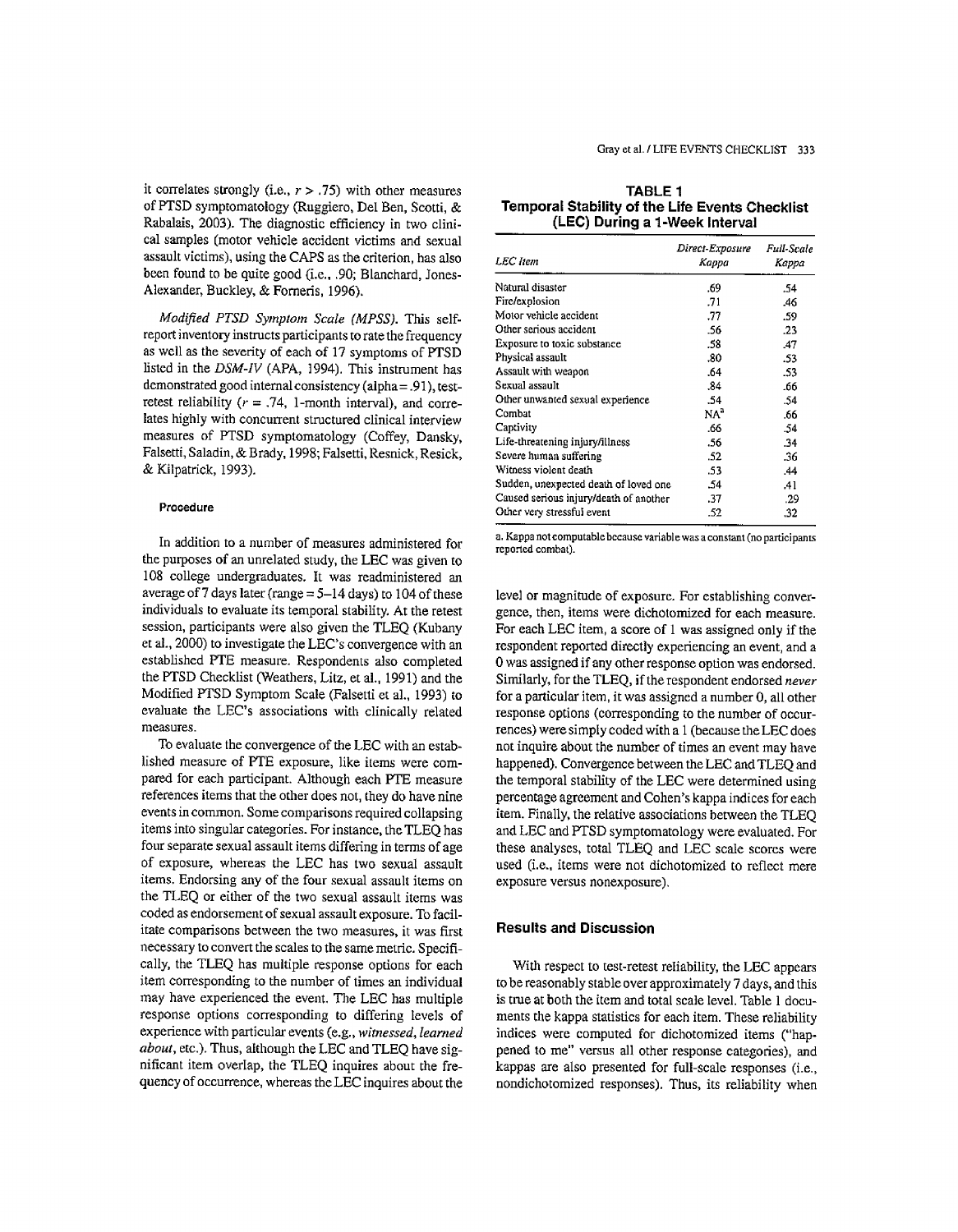used solely as a measure of direct exposure is presented as well as its reliability when used to assess lower magnitude PTE exposure.

With respect to its reliability as a measure of direct trauma exposure, only one item failed to achieve a kappa of .40, and all other item kappas were above .50 ( $p < .001$ ) for all kappa coefficients). Kappa coefficients for seven of the LEC items were above .60. The mean kappa for all items was .61, and the retest correlation was  $r = .82$ ,  $p <$ .001. A few items failed to meet conventional standards for adequate reliability. The modest reliability coefficients of some of these items are attributable to low base rates of these events. For instance, some items yielded modest kappa statistics despite also producing greater than 95% agreement over the 1-week interval (e.g., "exposure to toxic substance" was endorsed by only 3 participants, and "severe human suffering" was endorsed by only 7 participants).

Not surprisingly, kappas were lower when the full range of responses was considered as more opportunity for disagreement is introduced by the inclusion of multiple indirect exposure response options (e.g., *witnessed, learned about, and not sure).* However, 12 of the 17 items produced kappa coefficients of .40 or higher. Those that did not were either catch-all items for which poorer reli ability would be expected (e.g., "other very stressful events") or items pertaining to seldomly endorsed events, which can result in low kappas despite high percentages of agreement. For instance, "causing serious injury or death" was associated with a very low kappa (.29), which is not surprising given the fact that only 6 of the 104 participants endorsed this event. Despite the fact that kappas were gen erally lower when considering the full range of responses, the mean coefficient across items (.47, *<sup>p</sup>*<.001) was com parable to that yielded by other PTE measures, such as the TLEQ.

Table 2 documents the convergence between the LEC and TLEQ on similar items. Only two of the nine items failed to achieve a kappa of.40, and three of the PTEs (nat ural disaster, sexual assault, and life threat/serious injury) converged quite strongly. The average of the kappas for each item was .55. The total scale correlation between the LEC and TLEQ (i.e., nondichotomized and including all items from both scales) was  $r = -.55$ ,  $p < .001$ . (Lower scores on the LEC indicate more direct exposure.) Only one item failed to achieve adequate convergence on both indices (i.e., percentage agreement and kappa coefficient)---the "sudden, unexpected death of a loved one." It is not clear why this would be the case, because the wording is nearly identical on both instruments. In all like lihood, the lack of strong convergence may be due to the fact that "sudden and unexpected" is quite subjective and is certainly a matter of interpretation. Alternatively, low

 $\cdot$ 

#### **TABLE 2 Convergence of Like Items on the Life Events Checklist (LEC) and Traumatic Life Events Questionnaire (TLEQ)**

| Event Type                                     | Percentage<br>Agreement | Kanpa |
|------------------------------------------------|-------------------------|-------|
| Natural disaster                               | 90                      | .79   |
| Motor vehicle accident                         | 72                      | .47   |
| Other serious accident                         | 82                      | .43   |
| Physical assault                               | 84                      | .59   |
| Assaulted or threatened with weapon            | 95                      | .36   |
| Sexual assault                                 | 84                      | .76   |
| Combat                                         | 100                     | NAª   |
| Other life-threatening event or serious injury | 92                      | .60   |
| Sudden, unexpected death of loved one          | 68                      | .38   |

NOTE: LEC-TLEQ total scale correlation:  $r = -.55$ ,  $p < .001$ ; all kappas  $p < .001$ . Because the TLEQ includes 4 items pertaining to various forms of sexual assault, these were collapsed into an overall sexual assault item two items (intimate partner and stranger assaults). These two items were<br>also aggregated for the present analysis.<br>a. Kappa not computable because variables are constant (no combat expo-

sure reported).

convergence could be owing to the fact that the LEC inquires about the sudden, unexpected death of "someone close to you." "Someone close to you" could be interpreted in different ways-as emotional closeness or as physical proximity. It is noteworthy that this particular item pro duced the lowest percentage agreement index of all LEC items in test-retest analyses.

In terms of their relative strength of association with theoretically related symptom measures, the LEC and the TLEQ were similarly correlated with PTSD symptom severity (Pearson *r* coefficients ranging from .34 to .48). This was true of both the Modified PTSD Symptom Scale as well as the PTSD Checklist (see Table 3).

## **STUDY 2**

#### **Method**

## **Participants**

Of the 131 combat veterans who completed the LEC as part of their clinical evaluation at the National Center for PTSD in Boston, 78.5% were White and 18.2% were Black. The remaining 3.3% did not provide information about their race. The sample was composed entirely of men whose mean age at the time of LEC administration was 54 years. Most participants (70.8%) were veterans of the Vietnam War, but 7.5% of the sample served in Korea, 10% in World War II, and 6.7% in the Persian Gulf War.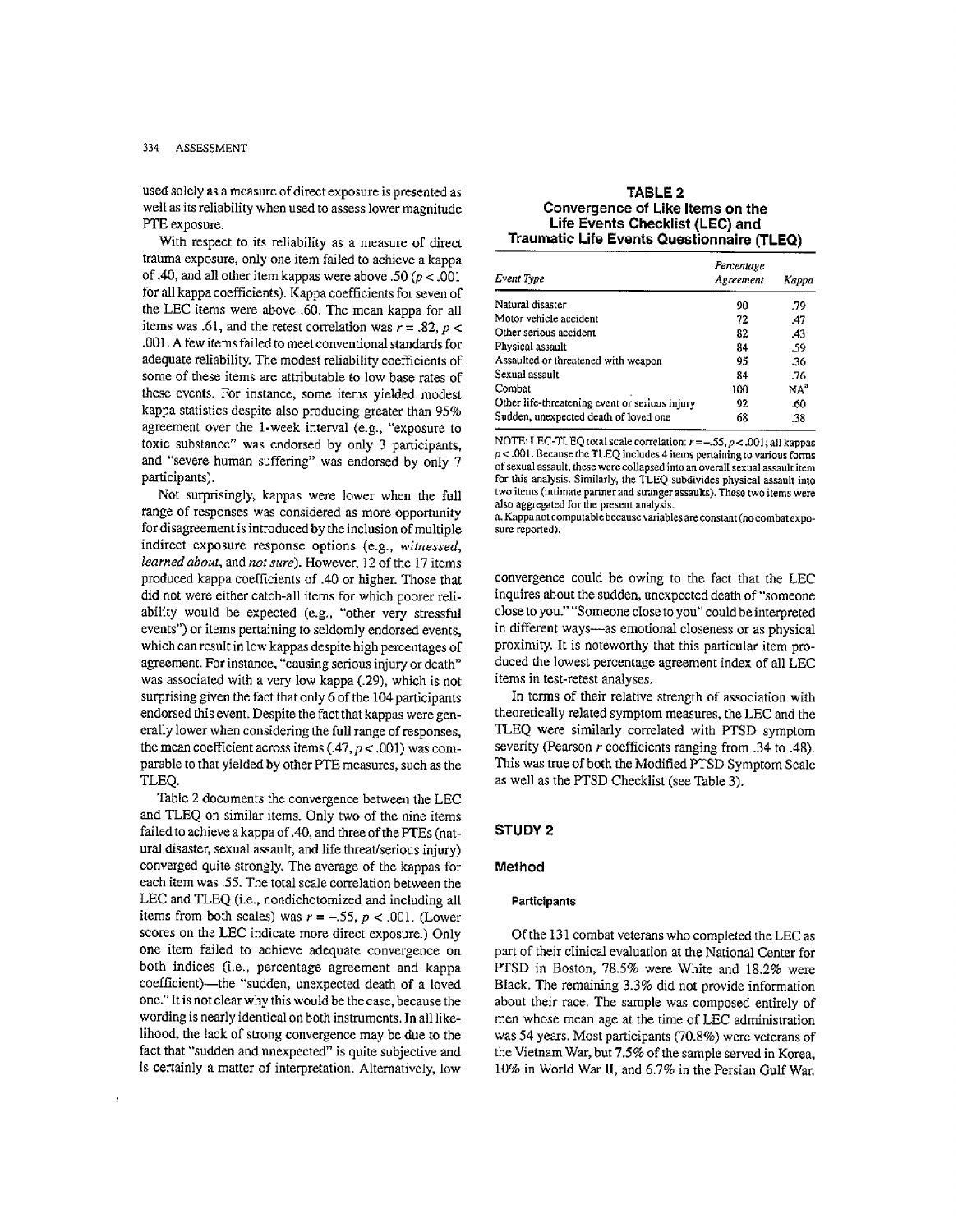| TABLE 3                                                            |
|--------------------------------------------------------------------|
| Correlations Between Trauma Exposure Measures and Symptom Measures |
|                                                                    |

|              | <i>Study 1</i> ( $n = 108$ ) |             |             |                 |
|--------------|------------------------------|-------------|-------------|-----------------|
| Measure      | LEC                          | <i>TLEO</i> | <b>MPSS</b> | <b>PCL</b>      |
| LEC          |                              | $-.55*$     | $-.44*$     | $-.48*$         |
| TLEQ<br>MPSS |                              |             | $-34*$      | $.36*$<br>$82*$ |
| PCL          |                              |             |             | $-$             |

NOTE: LEC = Life Events Checklist; TLEQ = Traumatic Life Events Questionnaire; MPSS = Modified Post-Traumatic Stress Disorder (PTSD) Symptom<br>Scale; PCL = PTSD Checklist; BAI = Beck Anxiety Inventory; BDI = Beck Depression

| Measure                   | Study 2 $(n = 131)$ |              |                     |                     |                      |                     |  |
|---------------------------|---------------------|--------------|---------------------|---------------------|----------------------|---------------------|--|
|                           | LEC                 | BAI          | BDI                 | Miss.               | <b>PCL</b>           | CAPS                |  |
| LEC<br>BAI                |                     | $-27**$<br>– | $-.32**$<br>$.67**$ | $-.33**$<br>$.47**$ | $-.43***$<br>$.43**$ | $-.39**$<br>$.38**$ |  |
| <b>BDI</b><br>Mississippi |                     |              |                     | $.52**$             | $.60**$              | $.47**$             |  |
| PCL M<br><b>CAPS</b>      |                     |              |                     | <b>STATISTICS</b>   | $.62**$<br>----      | $.53**$<br>.59**    |  |
|                           |                     |              |                     |                     |                      |                     |  |

 $*<sub>p</sub> < 0.01$ .  $*<sub>p</sub> < 0.05$ .

The modal level of education (endorsed by 52% of the sample) was high school diploma/GED. All veterans pro vided written informed consent for their clinical data to be used for research purposes.

#### **Measures**

*The Mississippi Scale for Combat-Related PTSD.* The Mississippi Scale (Keane, Caddell, & Taylor, 1988) is a 35-item, self-report scale designed to assess reexperiencing, avoidance and numbing, and hyperarousal symptoms associated with PTSD. It also includes items inquiring about associated features of PTSD such as interpersonal adjustment difficulties. This measure has demonstrated good test-retest reliability *(r=* .97, 1-week interval), inter nal consistency (alpha  $= .94$ ), and diagnostic accuracy (90% diagnostic efficiency) in a sample of Vietnam com bat veterans (Keane et al. 1988; Kulka et al., 1991; McFall, Smith, Mackay, & Tarver, 1990).

*The PTSD Checklist-Military Version (PCL-M).* The PCL-M (Weathers, Litz, Herman, Huska, & Keane, 1993) assesses PTSD severity using 17 items rated on a 5-point Likert-type scale. The overall alpha of the scale was excel lent at 0.96 to 0.97, and the test-retest reliability during a 2 to 3-day period was also very high *(r=* .96; Weathers et al., 1993) in a sample of combat veterans. The format is the same as the civilian version (used in Study 1 with under graduates) but items reflect reactions to stressful military experiences specifically.

*CAPS.* The CAPS (Blake et al., 1995) requires clini cians to rate patients on each of the 17 diagnostic symp toms of PTSD as defined by the *DSM-IV* Each symptom is rated in both frequency and intensity using a scale ranging from 0 to 4. In a series of studies of the psychometric prop erties of the CAPS, Weathers and colleagues (Weathers, Blake, & Litz, 1991; Weathers, Litz, et al., 1991) found that the measure had good internal consistency (alpha  $=$ 0.94) and test-retest reliability, with estimates ranging from .90 to .98. Diagnostic accuracy of the CAPS has been evaluated in a number of studies, and results have been consistently excellent. For instance, in a study of combat veterans conducted by Hyer, Summers, Boyd, Litaker, and Boudewyns (1996), the CAPS had 90% sensitivity, 95% specificity, and 93% efficiency using the Structured Clini cal Interview *for DSM-IV(SCID;* First, Spitzer, Gibben & Williams, 1995). The CAPS is widely considered the gold standard in PTSD assessment (e.g., Zayfert, Becker, Unger, & Shearer, 2002). Trained, doctoral-level clini cians administered the CAPS.

*The Beck Depression Inventory (BDI).* The BDI (Beck, Ward, Mendelson, Mock, & Erbaugh, 1961) is a 21-item measure of depressive symptomatology. In a meta-analysis of the BDI, internal consistency was found to be 0.86 for psychiatric patients and 0.81 for nonpsychiatric individuals (Beck, Steer, & Garbin, 1988), whereas test-retest reliabil ity was found to be greater than 0.60 for all studies. The BDI reliably discriminates clinically depressed from nondepressed patients (Beck, Steer, et al., 1988a).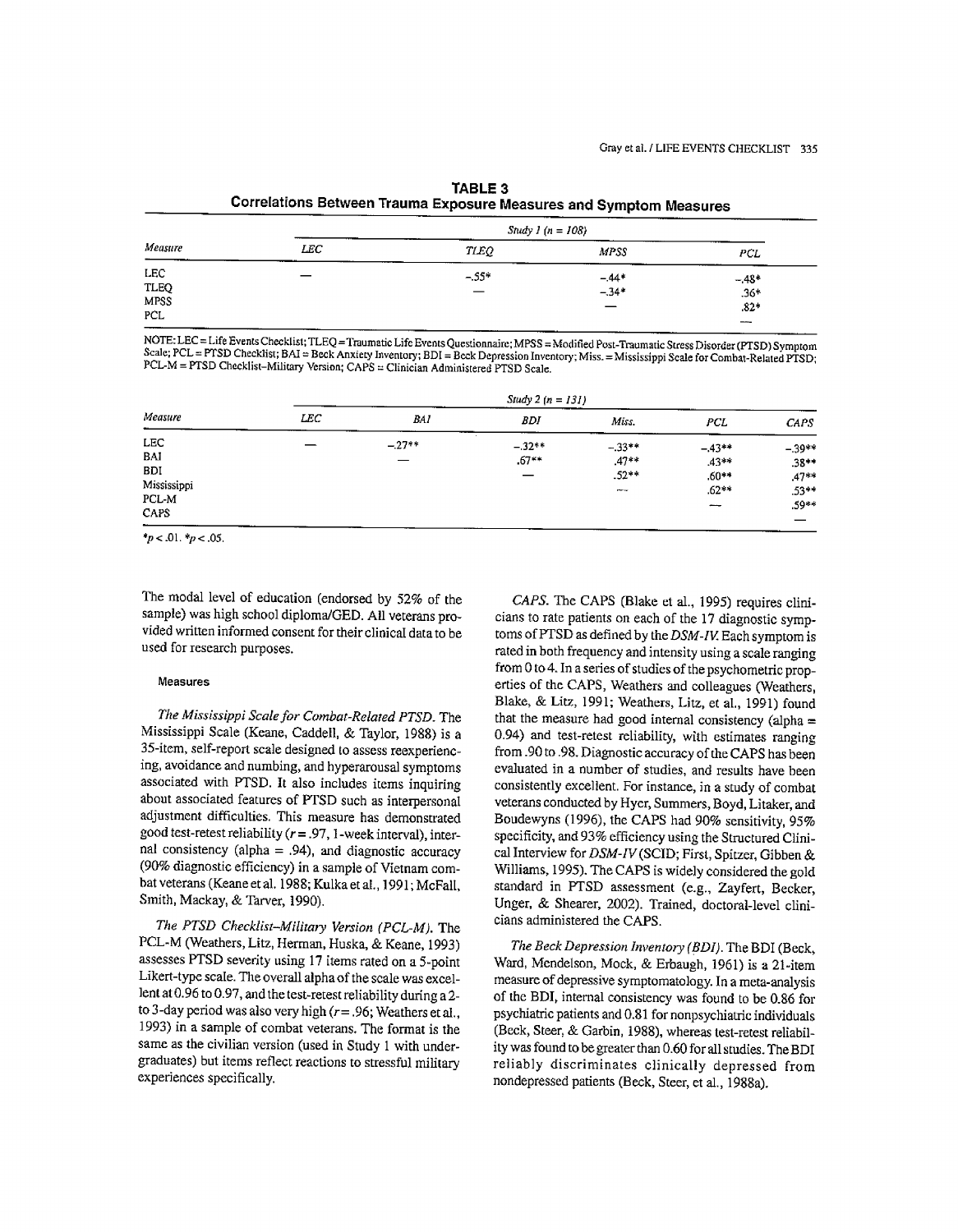#### 336 ASSESSMENT

*The Beck Anxiety Inventory (BAI).* The BAI (Beck, Epstein, Brown, & Steer, 1988) is a 21-item Likert-type scale assessing self-reported anxiety. The BAI has been shown to be internally consistent (alpha =  $0.90$ ; Osman, Kopper, Barrios, Osman, & Wade, 1997) and to possess adequate test-retest reliability over a 1-week period *(r* = 0.75; Beck, Epstein, et al., 1988). The BAI reliably dis criminates anxiety-disordered from non-anxiety-disor dered patients (Beck, Epstein, et al., 1988) and demon strates excellent convergence with related anxiety scales (Creamer, Foran, & Bell, 1995; Fydrich, Dowdall, & Chambless, 1992; Osman et al., 1997).

#### **Procedure**

To evaluate the LEC's associations with other theo retically related and clinically meaningful measures of psychopathology, we examined correlations between the LEC and measures of psychopathology known to be strongly associated with exposure to traumatic events using a clinical database at the National Center for PTSD. We compared the association of the number of items en dorsed on the LEC with measures of trauma-specific psy chopathology such as the CAPS, the PCL-M, and the Mis sissippi Scale. The database used in this investigation consists of common measures of psychological and emo tional functioning that have been administered to male vet erans during the course of routine clinical evaluations from 1996 through the present. Only measures completed by veterans who provided consent for their clinical data to be used for future research are included in the database.

#### **Results and Discussion**

As depicted in Table 3, the LEC was significantly related, in the predicted directions, with most of the mea sures of psychopathology known to be associated with PTE exposure. Importantly, the largest correlation coeffi cients were yielded by the LEC's associations with the trauma-specific measures of distress-the PCL-M, the CAPS, and the Mississippi Scale.

#### **GENERAL DISCUSSION**

The LEC appears to be characterized by generally ade quate psychometric properties on thebasis of the two stud ies presented here. In a nonclinical sample of undergradu ates, it appears to be fairly stable over a 1-week period and to compare favorably to other existing PTE measures. This is true at the total scale level as well as the item level. Moreover, although percentage agreement at the item level was quite high, some kappa coefficients were attenuated by virtue of the fact that certain items pertain to low base rate events. Although the kappa coefficients for indi vidual items are somewhat variable, they are consistent with those yielded in investigations of the only other PTE measures that have been examined at the item level (Goodman et al., 1998; Kubany et al., 2000). This is par ticularly true when the LEC is used as a measure of direct PTE exposure (i.e., examining the consistency for events that actually happened to the respondent), which is the most important and most common function of a PTE screening measure. Nevertheless, the LEC does exhibit stability as a screening measure designed to assess varying levels of PTE exposure (e.g., witnessing or learning about PTEs). The LEC converges with an established measure of PTE exposure-the TLEQ-on similar items. In fact, a few of the like items demonstrated kappas that were as strong as stability coefficients for repeated administra tions of the same inventory (i.e., test-retest kappas for LEC items).

The LEC demonstrated strong convergence with mea sures of psychopathology that are known to be associated with trauma exposure. These associations were strongest for measures of trauma-specific psychopathology such as the CAPS, PCL-M, and MPSS. The LEC and TLEQ exhibited comparable associations with measures of trauma-related distress. Due to the fact that we used an existing data set to evaluate convergence of the LEC with symptom measures, we were unable to examine temporal stability with these data, as repeated administrations of the LEC were not conducted. Although highly similar paper and-pencil measures of PTE exposure tend to exhibit comparable stability in undergraduate and combat veteran samples (e.g., Kubany et al., 2000), it should not simply be assumed that this is the case with the LEC. Future studies will need to evaluate psychometric properties of the LEC in varied clinical contexts and samples in order to replicate and extend the findings reported here.

Despite the fact that the LEC demonstrates generally adequate psychometric properties, it is certainly not with out limitations. Most notably, because the LEC was origi nally developed to be used in conjunction with the CAPS, it does not inquire about *DSM-IV* Criterion A2 for PTSD (peritraumatic fear, helplessness, or horror). The CAPS includes such queries, but if the LEC is used as a stand alone measure, researchers and clinicians will need to ascertain whether Criterion A2 is met by inquiring about respondents' peritraumatic emotional responses. Another limitation of the LEC pertains to its coverage of the do main of potentially traumatic events. All widely used PTE measures share a common core of items, but each includes unique items not identified by alternative measures. Al though the LEC includes separate, specific queries about toxic substance exposure and fires and explosions (per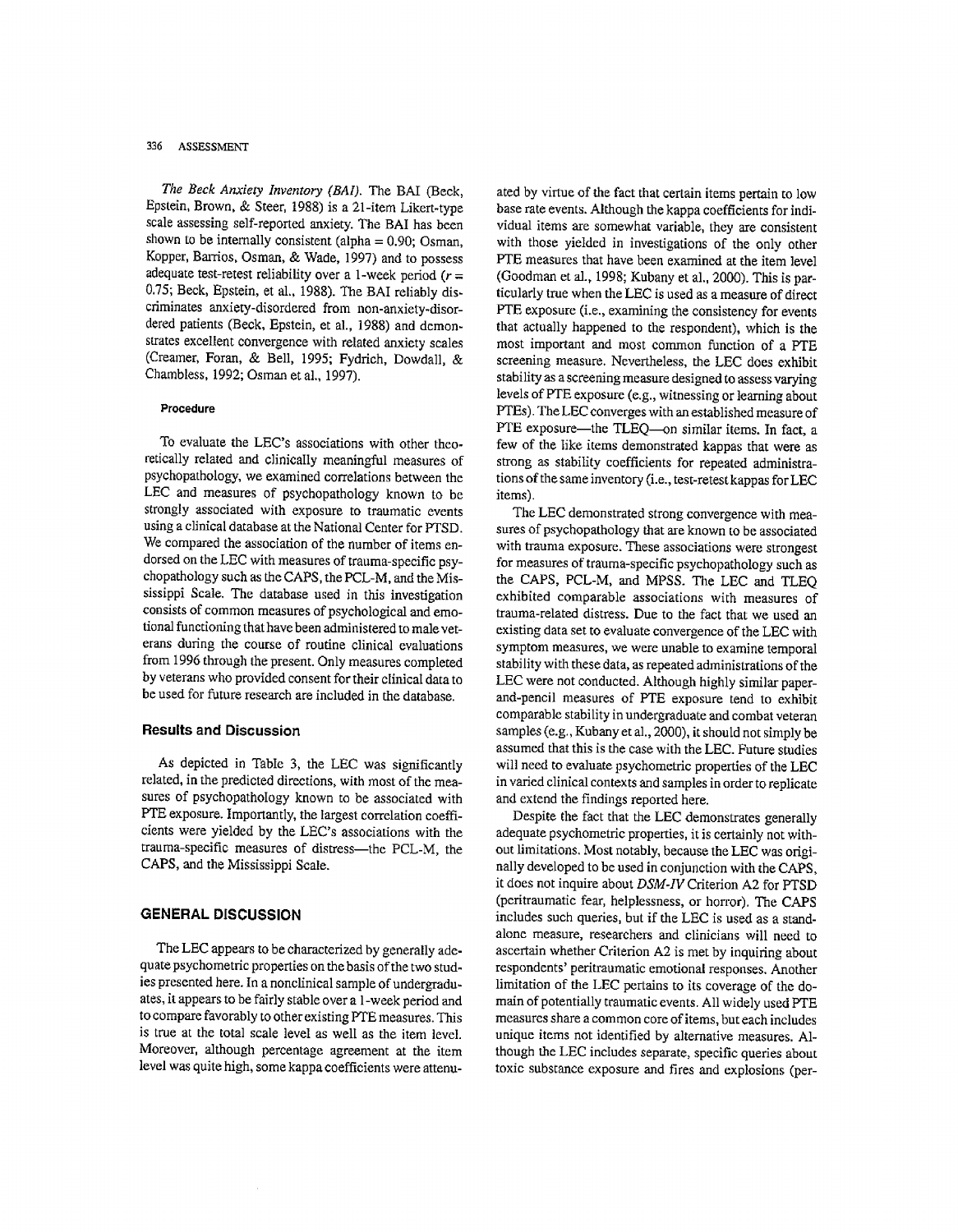haps making it more suitable for military contexts), it lacks coverage of events assessed by the TLEQ, such as intimate partner abuse and childhood physical abuse. The TLEQ is superior in its domain coverage of sexual assault because it has four items addressing different forms of sexual assault compared to only two items on the LEC. Finally, researchers and clinicians should be aware of the potential for false positives introduced by the LEC's response options. Learning about or witnessing a number of the events assessed by the LEC would not ordinarily be con sidered a *DSM-IV* Criterion A1 stressor for PTSD unless the event happened to a very close friend or relative. Ac cordingly, as with any PTE measure, endorsement of a particular item does not necessarily connote that an indi vidual was traumatized. The LEC is simply a screening measure, and researchers and clinicians should use follow-up queries and exercise appropriate judgment in discerning whether an endorsed event qualifies as a trauma according to *DSM-IV* criteria.

The selection of a PTE measure should be guided by the particular clinical or research purposes. It is incumbent upon researchers and clinicians to select a measure that adequately addresses the type of events likely to be experi enced by the population being screened. Although the LEC may be especially suitable for military samples, the TLEQ would likely be the PTE measure of choice in a number of other contexts, especially when sexual assault is likely to be prevalent or when it is necessary to distin guish among various forms of sexual assault. Moreover, the TLEQ might be a better measure to use when a follow up interview is not feasible, for example, in survey re search contexts, because it has less ambiguous wording, inquires about Criterion A2 explicitly, and determines the number of times each PTE has been experienced and the cumulative impact of lifespan traumas.

Establishing the psychometric soundness of self-report trauma history inventories presents a challenge. In terms of validity, it is extremely difficult, if not impossible, to obtain external corroboration of the events that are re ported (Norris & Riad, 1997). Many individuals report multiple events, which could require multiple corrobora tors. Moreover, the lack of corroboration for a reported event conveys little about the actual occurrence of the event. It may be that no one else knows about the event (and this is especially true for events that the respondent may have been too embarrassed to share with others, such as instances of sexual assault). Even for events that occurred in the presence of someone else, such individuals may not be easily contacted. If potential corroborators are unable to confirm the occurrence of an event, the fallibility of the corroborator's memory is an equally viable explana tion for the lack of correspondence. For these reasons, investigators have generally focused on demonstrating an

association between the total number of events endorsed on a trauma inventory and symptom severity on PTSD scales or other variables that are known to be positively correlated with frequency of PTE exposure (Norris & Riad, 1997). It has been consistently observed that PTSD symptom severity is strongly correlated with the number of traumatic experiences that one has experienced (King, Vogt, & King, 2003). In addition, the concurrent validity of a PTE measure can be examined by comparing the endorsement of like items on alternate PTE measures. The studies reported here used both approaches in evaluating the validity of the LEC.

With respect to reliability, investigators are typically only concerned with the temporal stability of a self-report PTE measure. Because PTE exposure is not a unidimen sional construct, internal consistency is not a necessary property of PTE measures, and analysis of internal consis tency of such measures is inappropriate and potentially misleading (Netland, 2001). A PTE measure inquires about disparate events that may or may not cooccur. But as a broad screening measure of diverse life events, there is certainly no reason to expect that such events will neces sarily covary. The experience of child sexual assault, for instance, has little bearing on the likelihood of experienc ing a life-threatening motor vehicle accident. The occa sional practice of reporting internal consistency estimates for PTE measures as well as the expectation that such mea sures should necessarily be characterized by high internal consistency are unfounded (Cleary, 1981; Monroe, 1982; Netland, 2001; Turner & Wheaton, 1995).

Similarly, interrater reliability is not relevant for estab lishing the consistency of the LEC because it is a self report measure. What is essential to evaluate is its tempo ral stability. Such analysis must be conducted at the item level, however, because consistency in the mere number of events endorsed on separate administrations of a measure may be misleading (Netland, 2001). If a respondent en dorses wholly separate life events on consecutive adminis trations, the measure is clearly not stable, despite the fact that gross indices such as an overall test-retest correlation would lead one to believe that it is stable.

In sum, although a number of PTE measures have been constructed, very few of them have known psychometric properties, and only two others have been examined at the item level. Unfortunately, there does not appear to be a comprehensive PTE measure that can be recommended above all others for all purposes because no measure in existence inquires about all inci dents that a clinician or researcher may wish to know about. Fortunately, there are at least two good measures, and it appears that the LEC can be added to this list. Although information on its psychometric properties is long overdue considering its widespread usage as a pre-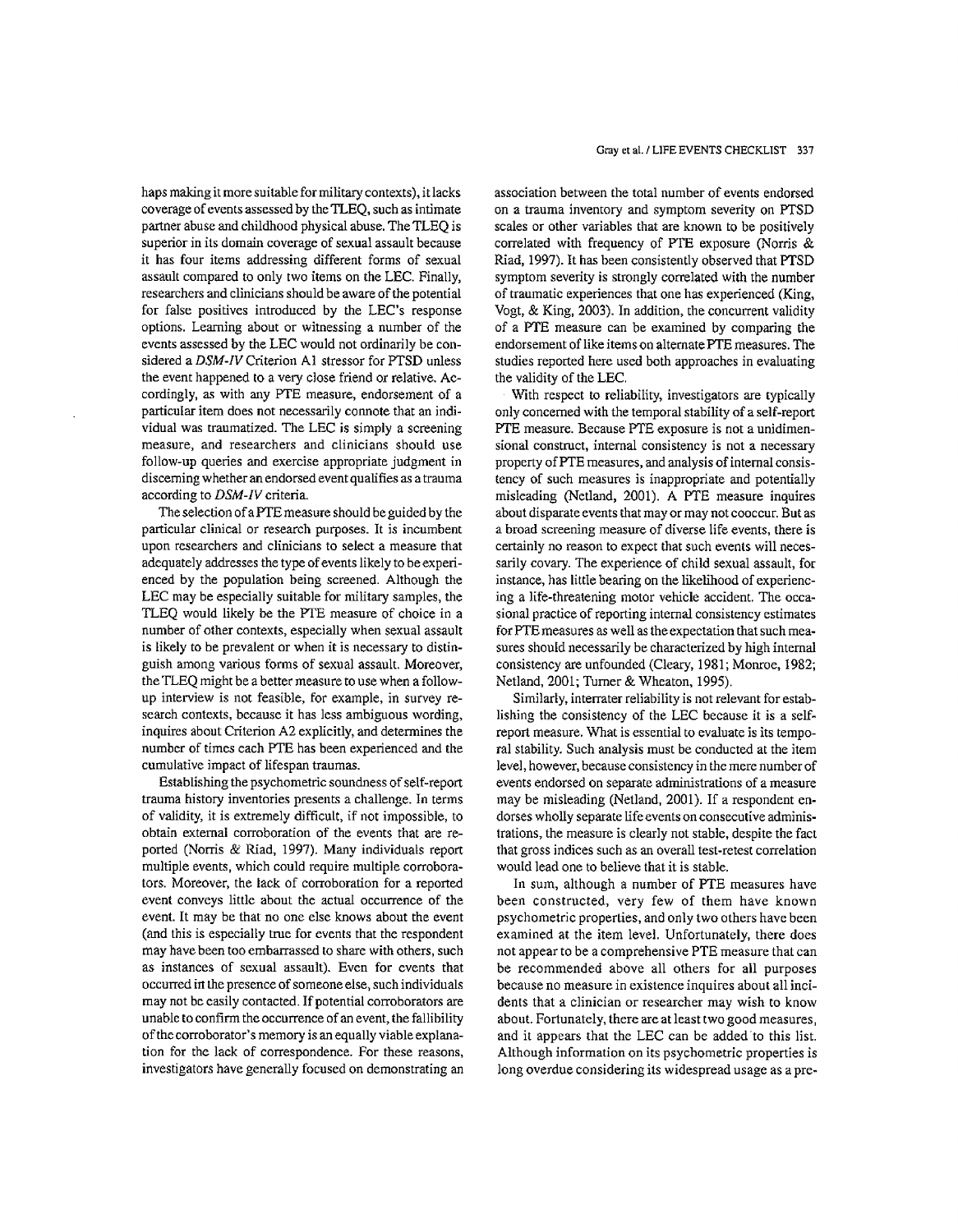# 338 ASSESSMENT

 $\sim 10^7$ 

cursor to administration of the CAPS, it appears to elicit reliable information about PTE exposure. Moreover, the LEC is related to theoretically consistent and clinically meaningful phenomena. Its applicability to populations

 $\overline{\phantom{a}}$ 

other than those studied here remains to be established, ples in the present studies is encouraging.

 $\hat{\boldsymbol{\beta}}$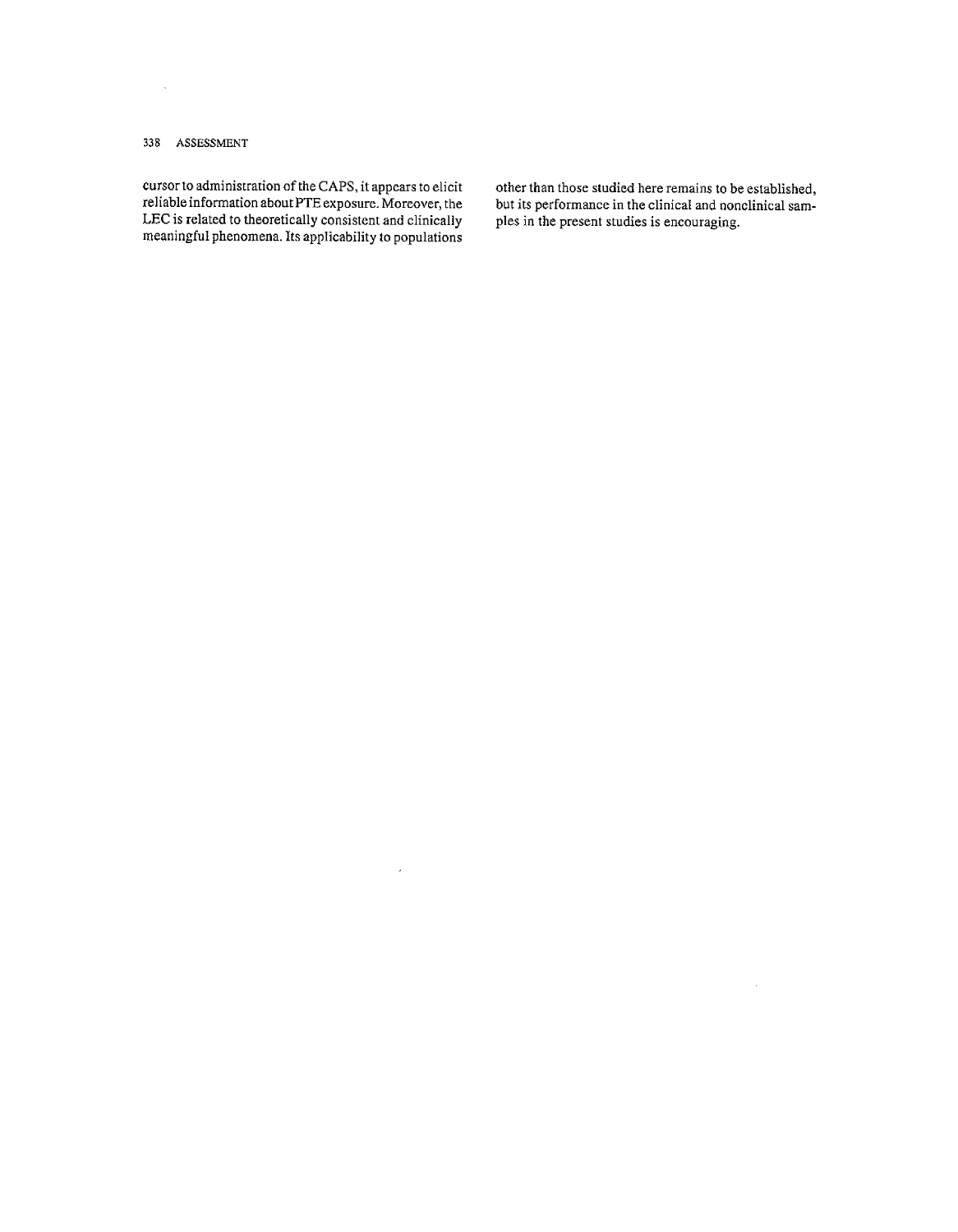# APPENDIX **Life Events** Checklist

Listed below are a number of difficult or stressful things that sometimes happen to people. For each event, check one or more of the boxes to the right to indicate that: (a) It *happened to you* personally, (b) you *witnessed it* happen to someone else, (c) you *learned about it*  happening to someone close to you, (d) you're *not* sure if it applies to you, or (e) it *doesn't apply* to you.

Mark *only one* item for any single stressful event you have experienced. For events that might fit more than one item description, choose the one that fits best.

Be sure to consider your *entire life* (growing up, as well as adulthood) as you go through the list of events.

| Event                                                                                                                     | <b>Happened</b>                                  | Witnessed | Learned  | Not: | Doesn't |
|---------------------------------------------------------------------------------------------------------------------------|--------------------------------------------------|-----------|----------|------|---------|
| 1. Natural disaster (for example, flood,<br>hurricane, tornado, earthquake)                                               | to me                                            | m.        | about if | Sure | apply   |
| 2. Fire or explosion                                                                                                      |                                                  |           |          |      |         |
| 3. Transportation accident (for<br>example, car accident, boat<br>accident, train wreck, plane crash)                     |                                                  |           |          |      |         |
| 4. Serious accident at work, home, or<br>during recreational activity                                                     |                                                  |           |          |      |         |
| 5. Exposure to toxic substance (for<br>example, dangerous chemicals,<br>radiation)                                        |                                                  |           |          |      |         |
| 6. Physical assault (for example, being<br>attacked, hit, slapped, kicked,<br>beaten up)                                  |                                                  |           |          |      |         |
| 7. Assault with a weapon (for example,<br>being shot, stabbed, threatened with<br>a knife, gun, bomb)                     |                                                  |           |          |      |         |
| 8. Sexual assault (rape, attempted<br>rape, made to perform any type of<br>sexual act through force or threat of<br>harm) |                                                  |           |          |      |         |
| 9. Other unwanted or uncomfortable<br>sexual experience                                                                   |                                                  |           |          |      |         |
| 10. Combat or exposure to a war-zone<br>(in the military or as a civilian)                                                |                                                  |           |          |      |         |
| 11. Captivity (for example, being<br>kidnapped, abducted, held hostage,<br>prisoner of war)                               |                                                  |           |          |      |         |
| 12. Life-threatening illness or injury                                                                                    |                                                  |           |          |      |         |
| 13. Severe human suffering                                                                                                |                                                  |           |          |      |         |
| 14. Sudden, violent death (for example,<br>homicide, suicide)                                                             | NIA                                              |           |          |      |         |
| 15. Sudden, unexpected death of<br>someone close to you                                                                   | NIA                                              |           |          |      |         |
| 16. Serious injury, harm, or death you<br>caused to someone else                                                          | (Check hore<br>If you were<br>directly involved) |           |          |      |         |
| 17. Any other stressful event or<br>experience                                                                            |                                                  |           |          |      |         |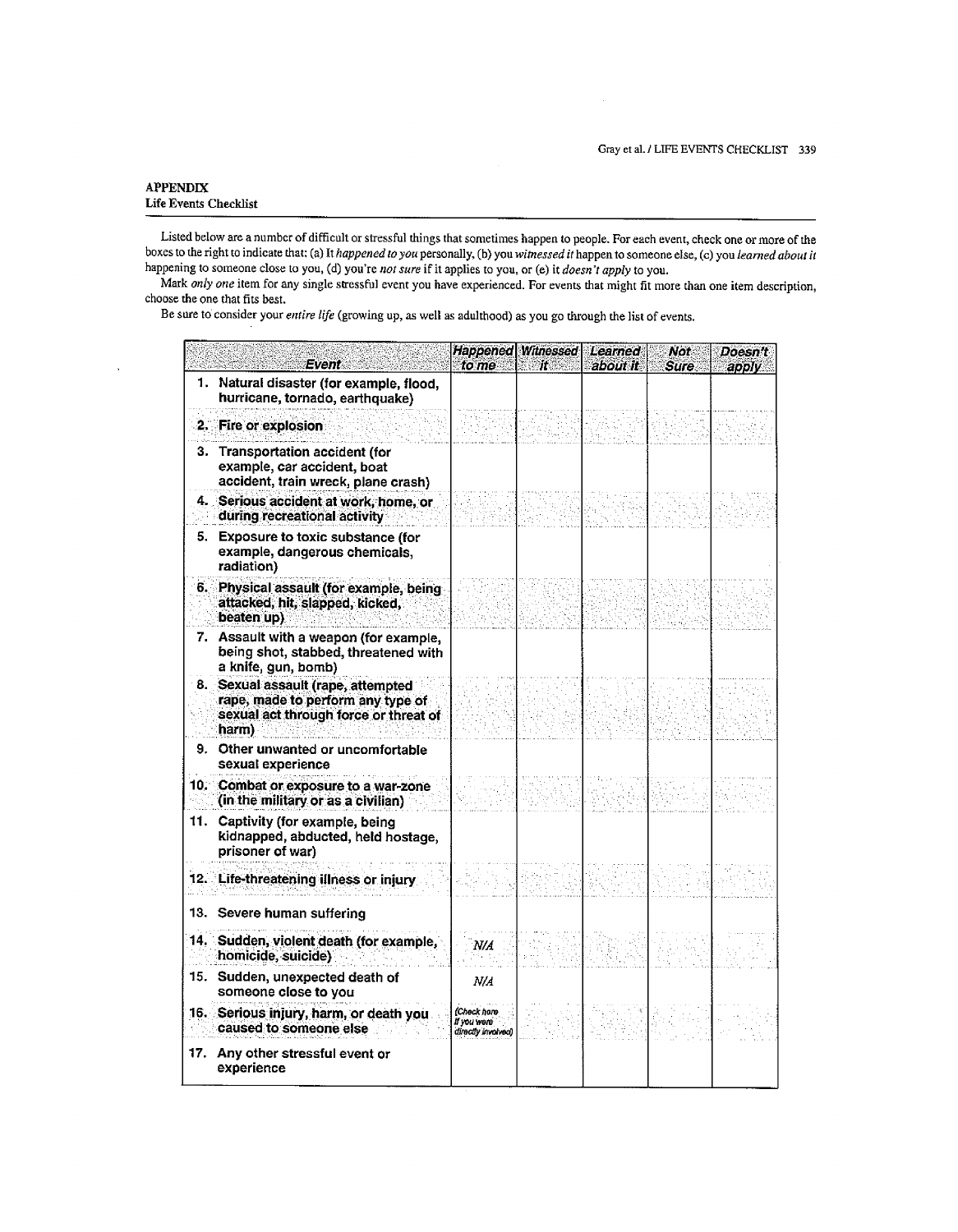340 ASSESSMENT

#### **REFERENCES**

- American Psychiatric Association. (1994). Diagnostic and statistical *manual of mental* disorders (4th ed.). Washington, DC: Author.
- Beck, A. T., Epstein, N., Brown, G., & Steer, R. A. (1988). An inventory for measuring clinical anxiety: Psychometric properties. *Journal* of *Consulting* and Clinical Psychology, 56, 893-897.
- Beck, A. T., Steer, R. A., & Garbin, M. G. (1988). Psychometric proper ties of the Beck Depression Inventory: Twenty-five years of evalua tion. Clinical Psychology Review, *8,* 77-100.
- Beck, A. T., Ward, C. H., Mendelson, M., Mock, J. E., & Erbaugh, J. K. (1961). An inventory for measuring depression. *Archives of General Psychiatry, 4,* 561-571.
- Blake, D. D., Weathers, **E** W., Nagy, L. M., Kaloupek, D. G., Gusman, F. D., Charney, D. S., et al. (1995). The development of a Ciinician-Administered PTSD Scale. Journal of Traumatic Stress, 8, 75-90.
- Blanchard, E., Jones-Alexander, J., Buckley, T., & Forneris, C. (1996). Psychometric properties of the PTSD Checklist (PCL). Behavior Research and *Therapy,* 34, 669-673.
- Breslau, N., & Kessler, R. (2001). The stressor criterion in DSM-IV posttraumatic stress disorder: An empirical investigation. Biological Psychiatry, *50,* 699-704.
- Breslau, N., Kessler, R., Chilcoat, H., Schultz, L., Davis, G., & Andreski, P. (1998). Trauma and posttraumatic stress disorder in the commu nity: The 1996 Detroit Area Survey of Trauma. Archives of General Psychiatry, 55, 626-632.
- Cleary, P. (1981). Problems of internal consistency and scaling in life event schedules. Journal of Psychosomatic Research, 25, 309-320.
- Coffey, S., Dansky, B., Falsetti, S., Saladin, M., & Brady, K. (1998). Screening for PTSD in a substance abuse sample: Psychometric properties of a modified version of the PTSD Symptom Scale Self-Report. *Journal of Traumatic* Stress, *11,* 393-399.
- Creamer, M., Foran, J., & Bell, R. (1995). The Beck Anxiety Inventory in a nonclinical sample. *Behavior* Research *and Therapy,* 33,477-487.
- Falsetti, S., Resnick, H., Resick, p, & Kilpatrick, D. (1993). The Modi fied PTSD Symptom Scale: A brief self-report measure of posttraumatic stress disorder. *The* Behavior Therapist, *16,* 161-162.
- First, M., Spitzer, M., Gibben, R., & Williams, J. *(1995).Structured* clini *cal inventory for DSM-IV Axis 1* disorders-Clinician version. (Avail able from Biometrics Research Department, New York State Psychi atric Institute, 722 West 168th Street, New York, NY 10032)
- Fydrich, T., Dowdall, D., & Chambless, D. (1992). Reliability and valid ity of the Beck Anxiety Inventory. Journal of Anxiety Disorders, 6, 55-61.
- Goodman, L., Corcoran, C., Turner, K., Yuan, N., & Green, B. (1998). Assessing traumatic event exposure: General issues and preliminary findings forthe Stressful Life Events Screening *Questionnaire.Jour* nal of *Traumatic* Stress, 11, 521-542.
- Green, B., Epstein, S., Krupnick, J., & Rowland, J. (1997). Trauma and medical illness: Assessing trauma-related disorders in medical set tings. In J. P. Wilson & T. M. Keane (Eds.). *Assessing* psychological *trauma* and PTSD. New York: Guilford.
- Herman, J. (1992). Complex PTSD: A syndrome in survivors of pro longed and repeated trauma. *Journal of Traumatic Stress*, 5, 377-391.
- Horesh, N., Sever, J., & Apter, A. (2003). A comparison of life events between suicidal adolescents with major depression and borderline personality disorder. Comprehensive Psychiatry, 44, 277-283.
- Hyer, L., Summers, M., Boyd, S., Litaker, M., & Boudewyns, P. (1996). Assessment of older combat veterans with the Clinician Administered PTSD Scale. *Journal of Traumatic Stress, 9,* 587-593.
- Keane, T. M., Caddell, J. M., & Taylor, K. L. (1988). Mississippi scale for combat-related posttraumatic stress disorder: Three studies in reli ability and validity. Journal of Consulting and Clinical Psychology, 56, 85-90.
- Kessler, R., Sonnega, A., Bromet, E., & Nelson, C. (1995). Postraumatic stress disorder in the National Comorbidity Survey. *Archives of* Gen eral Psychiatry, 52, 1048-1060.
- King, D., Vogt, D., & King, L. (2003). Risk and resiliency factors in the etiology of chronic PTSD. In B. Litz (Ed.), Early *Intervention*  for *trauma* and *traumatic* loss in children and adults. New York: Guilford.
- Kubany, E., Haynes, S., Leisen, M., Owens, J., Kaplan, A., Watson, S., et al. (2000). Development and preliminary validation of a brief broad-spectrum measure of trauma exposure: The Traumatic Life Events Questionnaire. Psychological Assessment, 12, 210-224.
- Kulka, R., Schlenger, W., Fairbank, J., Jordan, B., Hough, R., Marmar, C., et al. (1991). Assessment of posttraumatic stress disorder in the com munity: Prospects and pitfalls from recent studies of Vietnam veter ans. Psychological Assessment, 3, 547-560.
- Litz, B., Miller, M., Ruef, A., & McTeague, L. (2000). Assessment of adults exposed to trauma. In M. M. Antony  $\&$  D. H. Barlow (Eds.), Handbook of assessment, *treatment* planning, *and* outcome evalua *tion:* Empirically supported strategies for psychological disorders. New York: Guilford.
- McFall, M., Smith, D., Mackay, P., & Tarver, D. (1990). Reliability and validity of Mississippi Scale for Combat-Related Posttraumatic Stress Disorder. Psychological Assessment, 2, 114-121.
- Monroe, S. (1982). Life events assessment: Current practices, emerging trends. Clinical Psychology Review, 2, 435-453.
- Netland, M. (2001). Assessment of exposure to political violence and other potentially traumatizing events. Journal of Traumatic Stress, 14,311-326.
- Norris, F., & Riad, J. (1997). Standardized self-report measures of civil ian trauma and posttraumatic stress disorder. Assessing Psychological Trauma *and* PTSD. New York: Guilford.
- Osman, A., Kopper, B., Barrios, F., Osman, J., & Wade, T. (1997). The Beck Anxiety Inventory: Reexamination of factor structure and psychometric properties. *Journal of Clinical Psychology, 53,* 7-14.
- Rothbaum, B., Foa, E., Riggs, D., Murdock, T., & Walsh, W. (1992). A prospective examination of posttraumatic stress disorder in rape victims. Journal *of Traumatic Stress, 5,* 455-475.
- Ruggiero, K., Del Ben, K., Scotti, J., & Rabalais, A. (2003). Psychometric properties of the PTSD Checklist-Civilian Version. *Journal of Traumatic Stress,* 16, 495-502.
- Solomon, S., & Davidson, J. (1997). Trauma: Prevalence, impairment, service use and cost. *Journal* of Clinical Psychiatry, *58, 5-11.*
- Turner, R., & Wheaton, B. (1995). Checklist measurement of stressful life events. In S. Cohen, R. Kessler, & L. Gordon (Eds.), Measuring *stress:* A guide for health and social scientists. New York: Oxford University Press.
- Weathers, F W., Blake, D. D., & Litz, B. T. (1991, August). Reliability and validity of a new structured interview for PTSD. In T. M. Keane (Chairperson), Advances in psychometric assessment of combat *related post-traumatic* stress disorder. Symposium presented at the meeting of the American Psychological Association, San Francisco.
- Weathers, F. W., Keane, T. M., & Davidson, **J.** R. T.(2001). Clinician administered PTSD Scale: A review of the first ten years of research. Depression and Anxiety, *13,* 132-156.
- Weathers, F., Litz, B., Herman, D., Huska, J., & Keane, T. (1993, Octo ber). The PTSD Checklist: Reliability, validity, *&* diagnostic utility. Paper presented at the Annual Meeting of the International Society for Traumatic Stress Studies, San Antonio, TX.
- Weathers, *F.* W., Litz, B. T., Huska, J. A., & Keane, T. M. (1991). The PTSD Checklist (PCL). Boston: National Center for PTSD, Boston VA Medical Center.
- Williamson, D., Birmaher, B., Ryan, N., Shiffrin, T., Lusky, J., Protopapa, J., et al. (2003). The stressful life events schedule for children and adolescents: Development and validation. *Psychiatry* Research, *119,*  225-241.
- Zayfert, C., Becker, C., Unger, D., & Shearer, D. (2002). Comorbid anxi ety disorders in civilians seeking treatment for Posttraumatic Stress Disorder. *Journal* of *Traumatic* Stress, *15,* 31-38.

Matt **J.** Gray is an assistant professor of psychology at the Uni versity of Wyoming. He was trained at the National Crime Vic-